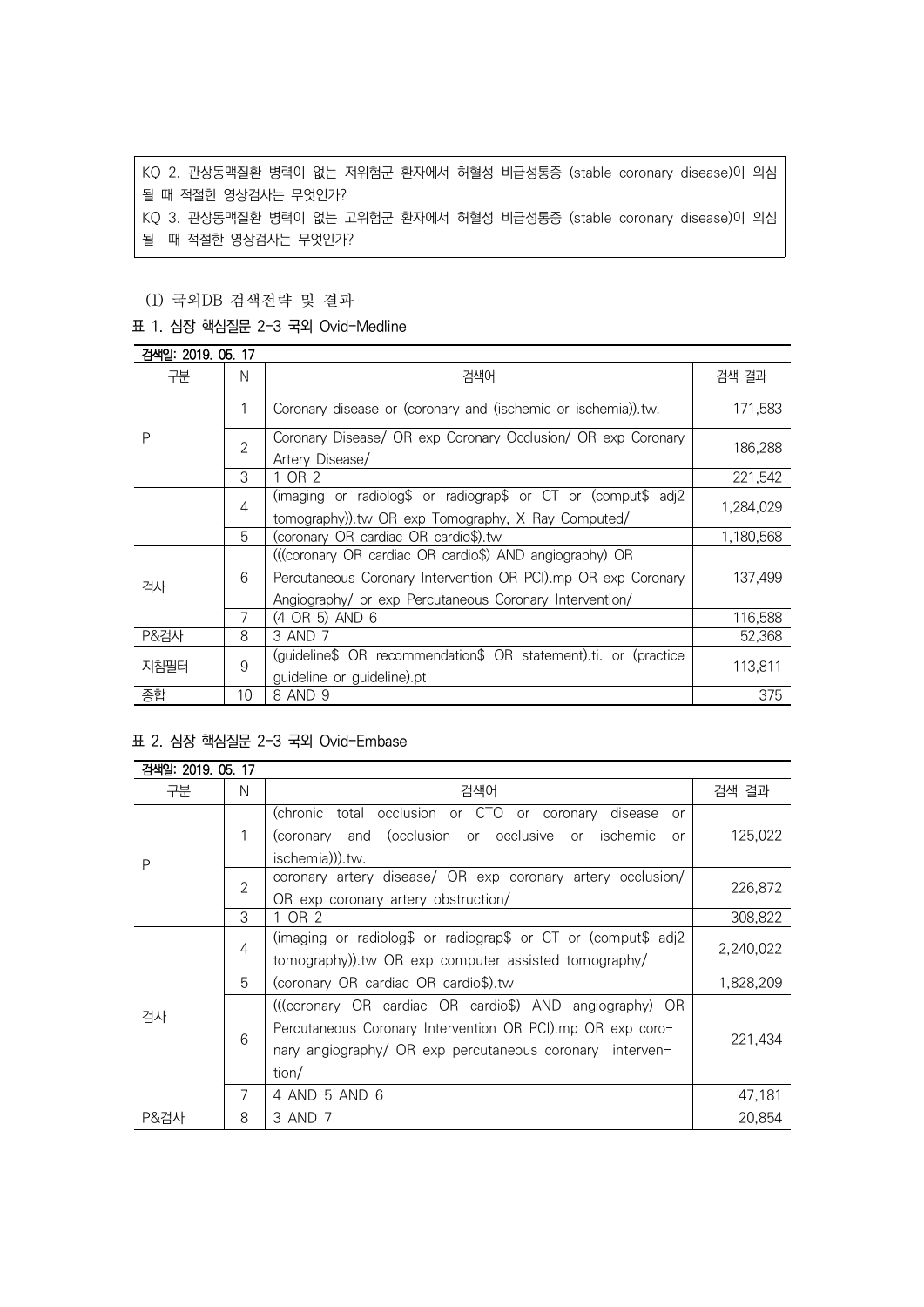| 검색일: 2019, 05, 17 |    |                                                                                                                                |         |
|-------------------|----|--------------------------------------------------------------------------------------------------------------------------------|---------|
| 구분                | Ν  | 검색어                                                                                                                            | 검색 결과   |
| 지침필터              |    | (guideline\$ or recommendation\$ or statement).ti. not (letter<br>or editorial or conference paper or conference abstract).pt. | 115.205 |
| 종합                | 10 | 8 AND 9                                                                                                                        | 104     |

# 표 3. 심장 핵심질문 2-3 국외 GIN

| 검색일: 2019. 05. 08 |                         |       |  |
|-------------------|-------------------------|-------|--|
|                   | 검색어                     | 검색 결과 |  |
|                   | coronary disease        |       |  |
|                   | chronic total occlusion |       |  |

국내DB 검색전략 및 결과

### 표 4. 심장 핵심질문 2-3 국내 문헌DB

| 검색일: 2019, 05, 08 |   |                                                 |                |    |
|-------------------|---|-------------------------------------------------|----------------|----|
| 검색 사이트            | N | 검색어                                             | 관련             | 비고 |
|                   |   |                                                 | 문헌             |    |
| 1.KoreaMed        |   | coronary disease and guideline [ALL]            | 6              |    |
|                   | 2 | chronic total occlusion and recommendation[ALL] | 0              |    |
|                   | 3 | 소계                                              | 6              |    |
|                   | 4 | 단순중복 제거 후                                       | 6              |    |
| 2.KMBASE          |   | ([ALL=관상동맥질환] AND [ALL=지침])                     | 10             |    |
|                   | 2 | ([ALL=관상동맥질환] AND [ALL=권고])                     | $\overline{2}$ |    |
|                   | 3 | ([ALL=관상동맥질환] AND [ALL=가이드라인])                  | $\Omega$       |    |
|                   | 4 | 소계                                              | 12             |    |
|                   | 5 | 단순중복 제거 후                                       | 10             |    |

# 표 5. 심장 핵심질문 2-3 국내 진료지침DB

| 검색사이트             | N        | 제목<br>지침                                    | $\sim$ $-$<br>ີ | 개발학회 |
|-------------------|----------|---------------------------------------------|-----------------|------|
| KoMG <sup>I</sup> |          | 없음<br>검색결.<br>ור<br>$T_{\rm eff}$<br>$\ast$ |                 |      |
|                   | <u>_</u> | 071)<br>계<br>$\lambda$<br>_                 |                 |      |